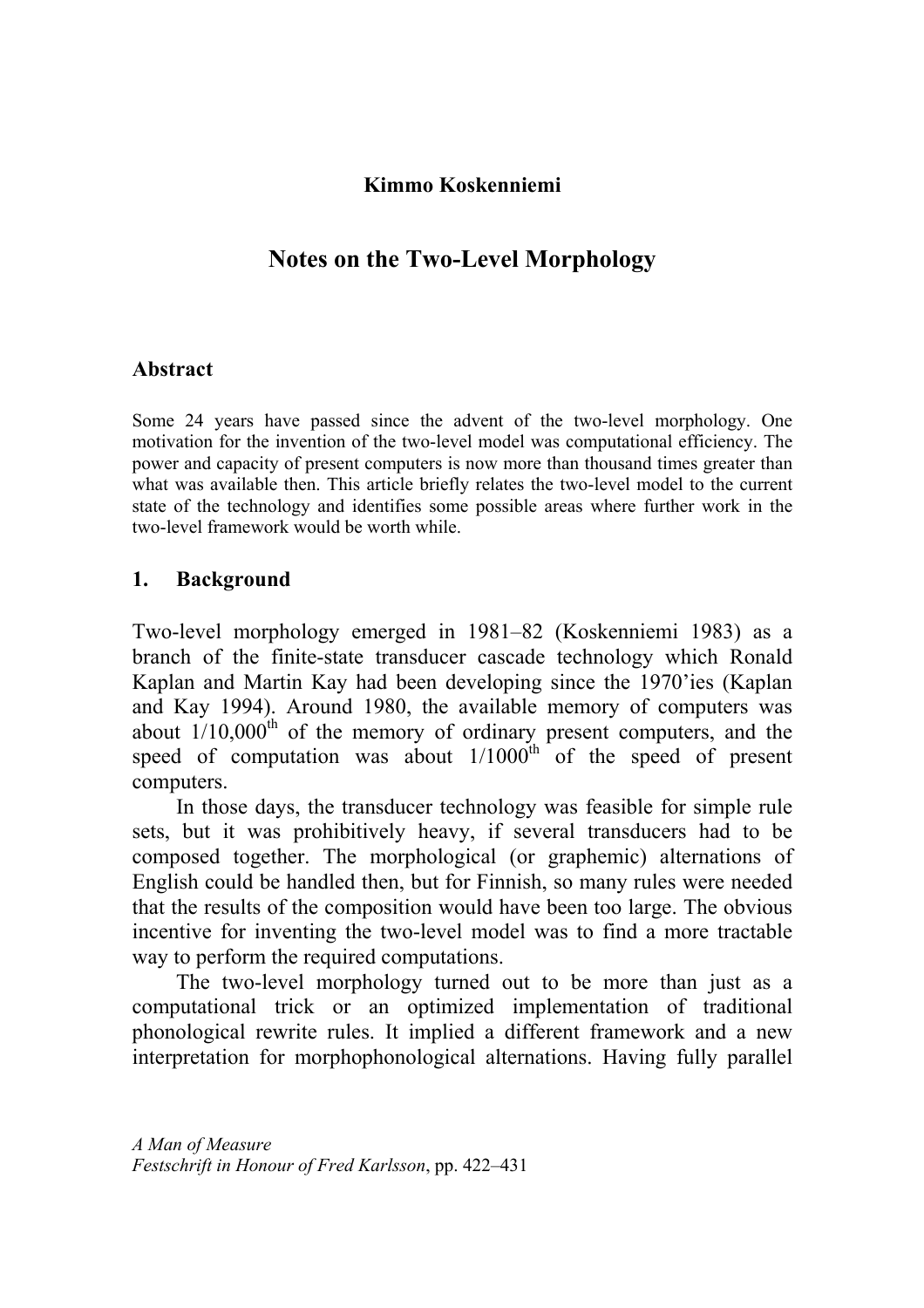rules instead of the usual sequential cascade of rules had consequences such as:

- 1. There were no intermediate representations or results, i.e. only the morphophonemic and the surface forms existed.
- 2. The rule ordering did not matter. The rules could neither feed nor bleed other rules.
- 3. The rules were logical constraints defining the relation between the two representations rather than procedural actions converting strings to other strings.
- 4. Two-level rules could refer to conditions also on the surface, i.e. the final stage of the derivation (such as "ending up between vowels"), or even refer to relations between the morphophonemic and the surface (such as a "after a contracted diphthong"). The location of deletions and epenthesis can be controlled quite explicitly e.g. by referring to the resulting morphotactic structure.

These properties were partly good news implying certain rigidity and simplicity. Logical constraints are easy to understand and they have no opaque interactions. All rules must stick to the truth all the way. Therefore, one could not fix a fault in a rule by issuing another rule to patch it. The two-level rules did not tolerate exceptions. Some complicated rule conflicts and other interactions were also more problematic to handle in the twolevel framework than in the cascading scheme.

The reader is advised to read the Karttunen (1991) or Karttunen and Beesley (2001) which elaborates the similarities and differences of the finite-state implementations of the cascaded transducer rules and two-level rules, and to the *Short history of the two-level morphology* by Karttunen (2001) for a more thorough survey.

The original idea was to restrict the use of two-level rules to alternations which were phonologically conditioned or which represented phonologically motivated changes. Everything else, i.e. irregular and purely morphological alternations, was supposed to be taken care of by the lexicon component. Complicated alternations can described using the mechanisms of a partitioned and linked lexicon; cf. the Xerox LEXC tool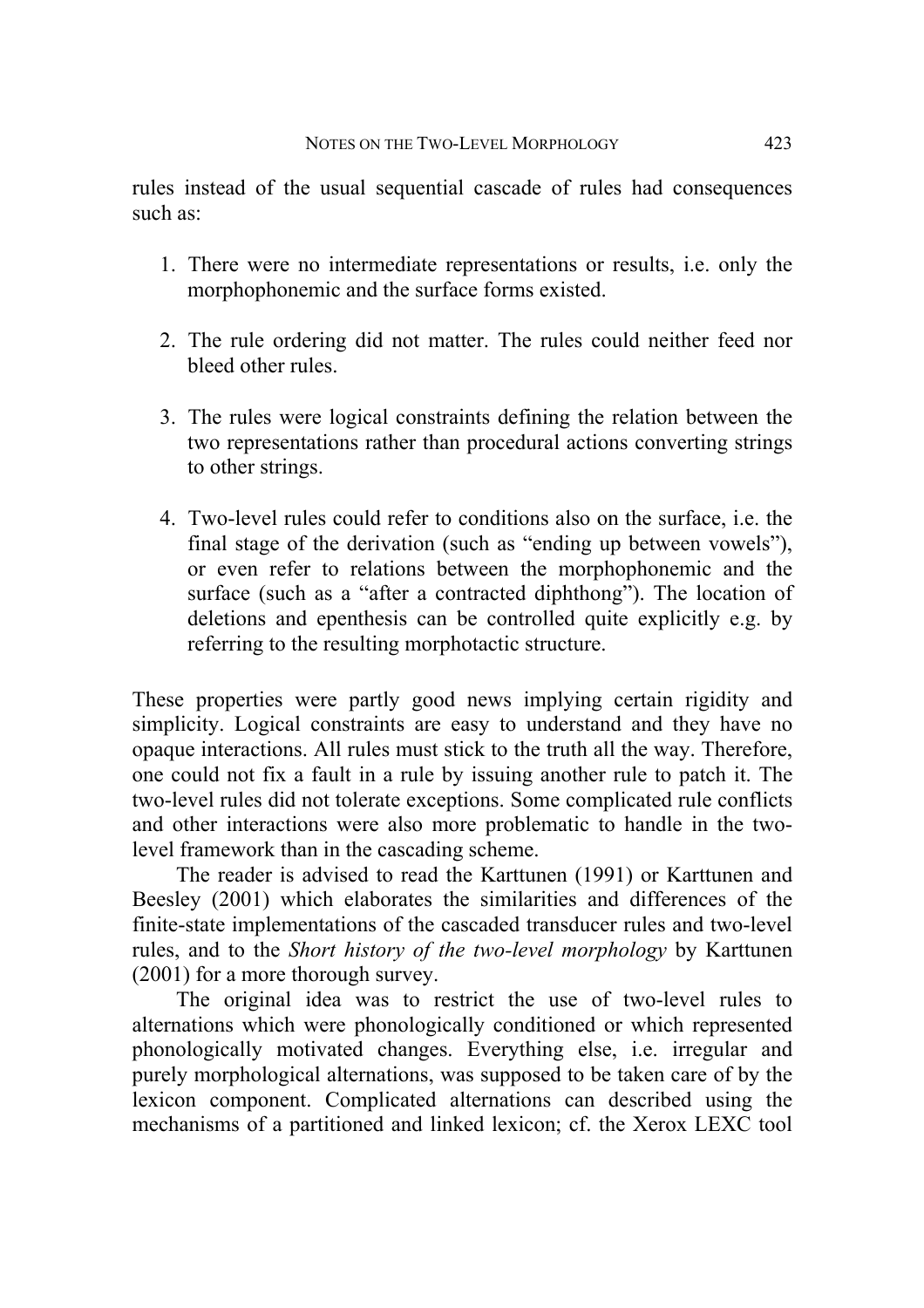which is a systematic implementation of lexicons as finite-state transducers (Karttunen 1993).

In order to overcome some of the problems with the interactions between two-level rules, Lauri Karttunen devised a rule conflict resolution scheme which allowed one to write more than one two-level rule for same morphophonemes. The interactions that were resolved were cases where several rules give separate permissions for the occurrence of a pair, or where a rule acts as an exception to another rule, i.e. its context is a subset of the context of the second. This conflict resolution scheme allowed one to write more complicated two-level grammars. Thus, one could extend the domain of the rule component somewhat closer to the generative phonology. But, the heavy use of the conflict resolution mechanism resulted in a more complicated compilation and large transducers. (See below, in section 3, a note of the source of these conflicts.)

As the power and capacity of computers grew, more efficient and practical implementations cascaded rewriting systems such as the Xerox XFST, see e.g. (Beesley & Karttunen 2003). Full scale generative morphophonological descriptions and lexicons can now be handled in this way.

On the other hand, the rule formalisms for two-level morphology have been developed to some alternative directions. Partition based rule formalisms were proposed and their compilation was implemented by several researchers, including Alan Black, Graeme Ritchie, Stephen Pulman and Graham Russell (Black & al 1989), (Pulman & al. 1993). Edmund Grimley-Evans, George Kiraz and Stephen Pullum offer a different framework for implementing multi-tape versions of two-level rules and their compilation into finite-state transducers (Kiraz & Pullum 1996, Kiraz 2001). These have been applied for describing Semitic languages where interdigitation and circumfixing are serious challenges for all morphological analyzers. The partition based rules (with two and even with more than two tapes) retain the principle that no intermediate representations or results ever exist and that rules are strictly parallel. At least some of them are somewhat more restricted in describing repeated instances of morphophonemic correspondences.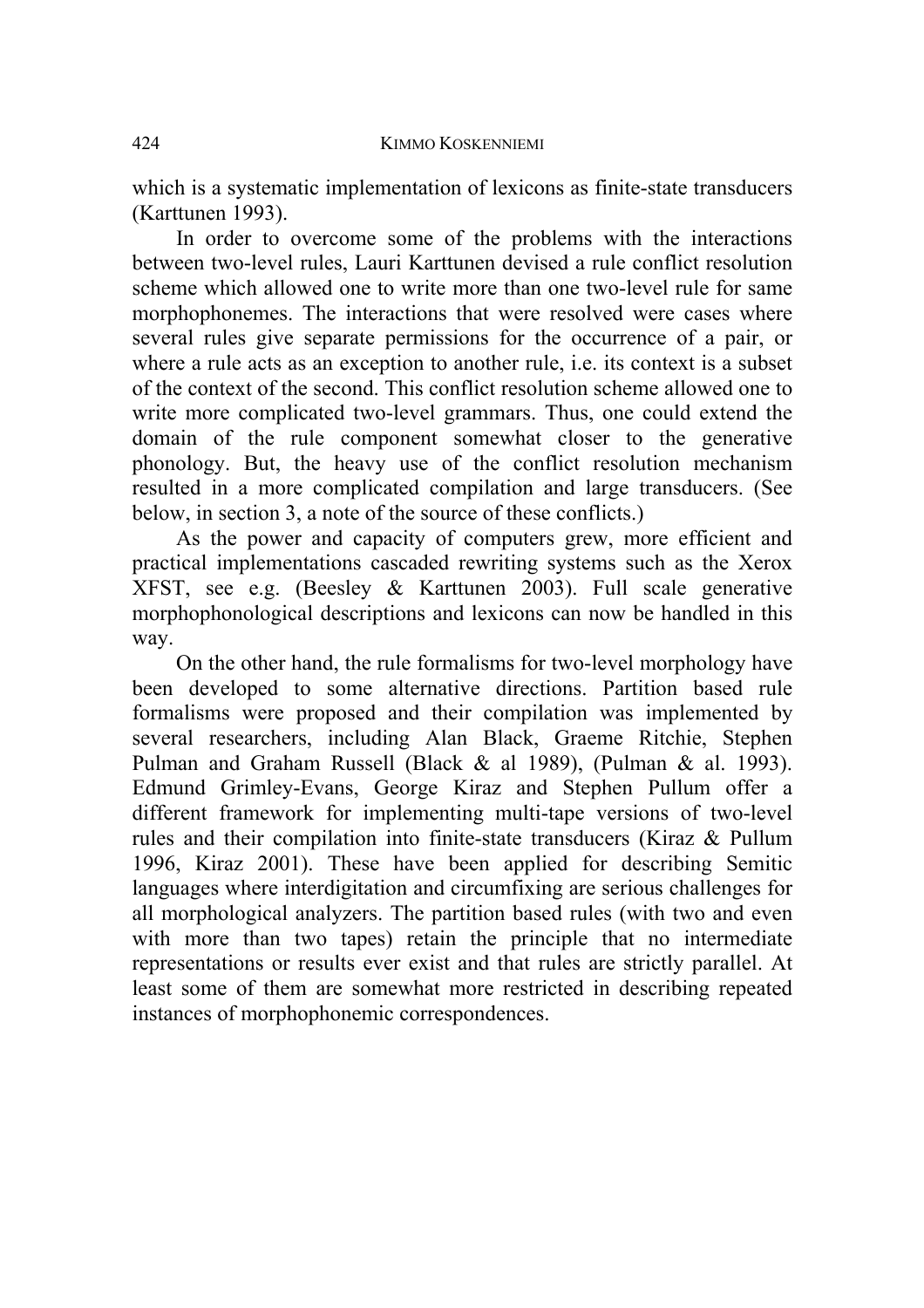#### **2. Writing and debugging rule systems**

One question that has occasionally been raised is whether writing two-level rules is easier or more difficult than designing rewrite rules. There appears to be no common measures of ease of writing rules and descriptions, except perhaps the amount of human effort required for a task. Unfortunately, we do not have even empirical data about the amount of work needed for designing morphological systems with different formalisms.

Building a two-level morphological parser consisting of a lexicon and a set of two-level rules may turn into a mess, unless certain planning and discipline is followed. The published monographs and articles do not fully cover the practical side cf. (Koskenniemi 1983 and 1991), so we give some guidelines here.

We assume here that the target language is in written form, has a norm and linguistic descriptions such as grammars which describe the inflection or other morphological and morphophonological phenomena.

- 1. Collect example words for each inflectional type, and for each morphophonemic alternation to be described with two-level rules. These examples are stored in a test file to which one will also put further examples of each morphophonemic alternation or phenomenon as needed to define the phenomena.
- 2. Identify morphemes tentatively within the examples. Add then some zeroes as necessary so that the morphs corresponding to the same morpheme are of equal length. Add zeroes to such positions that the morphs can be aligned with each other so that corresponding positions represent characters (or phonemes) which could reasonably alternate with each other.
- 3. The morphophonemic representations of each example are set up. If there is no variation among the morphs of a morpheme in a position, then the character itself can be used. Otherwise, a morphophoneme is postulated, cf. (Koskenniemi 1991).

Once we have prepared the test file, we can start designing the twolevel rules. A rule for each morphophoneme is needed. If a morphophoneme has two alternative realizations, then one will be the default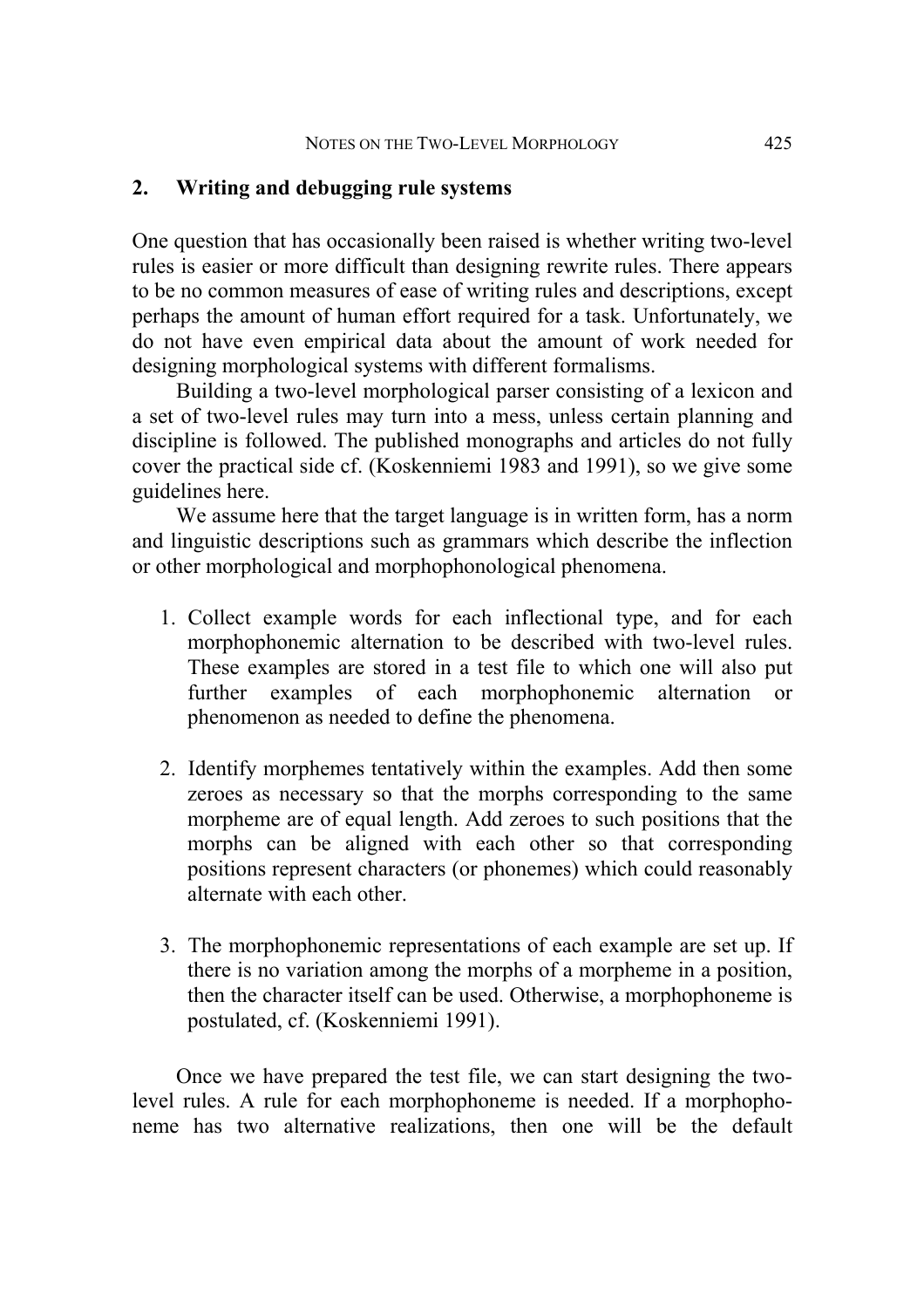realization and a rule is needed for the other. We write a rule for the realization which has a linguistically cleaner and better motivated environment as a condition. Default realization of the morphophoneme usually represents the alternative which has no clean or systematic context which would account for its presence.

The value of the test file is twofold: first, it helps to design the morphophonemic representation and the rules, and secondly, it gives very accurate and pinpointed feedback on the possible shortcomings of the rules being developed. The compiler or the analyzing program gives exact character locations in the examples and names the rule or rules which fail, (cf. the TWOLC compiler by Lauri Karttunen at Xerox). The ease and success of the debugging depends much on how informative the feedback is. With the two-level compiler the designer of the rules gets quite detailed hints if something is wrong.

### **3. Automatic discovery of rules**

The article which we referred to above (Koskenniemi 1991) was about sketching an informal discovery procedure for establishing the morphophonemic representations from paradigms of model words. That procedure was intended for humans who have at least some linguistic training and intuitions. It was hinted in the article that the mechanism could be automated, but nobody appears to have implemented the idea yet.

The underlying idea there was that one assumes a kind of distance metric among letters or phonemes as a computational formula. With such a measure, one can find more or less safely the positions for inserting the zeroes in the examples discussed above. The zeroes would be positioned so that the sum of the distances between corresponding characters of the same morph would be minimized. For example, if we have stems (and endings) such as  $love(n)$  and  $lov(ia)$ , then one zero needs to be inserted to the latter stem. Suppose that we insert it in the middle, e.g. resulting in a stem *lo0v*, where the distances would be summed from pairs *l-l*, *o-o*, *v-0*, *e-v*. Apparently, the two last pairs have a great distance in our metric. Inserting the zero to the end would result in distances from pairs *l-l*, *o-o*, *v-v*, *e-0*. Here, the first three pairs certainly have a null distance, and the deletion of a vowel *e-0* has a fairly short distance. If we have a reasonably good approximation for the distance metric, we can expect that this procedure will converge into good and feasible insertions of the zeroes.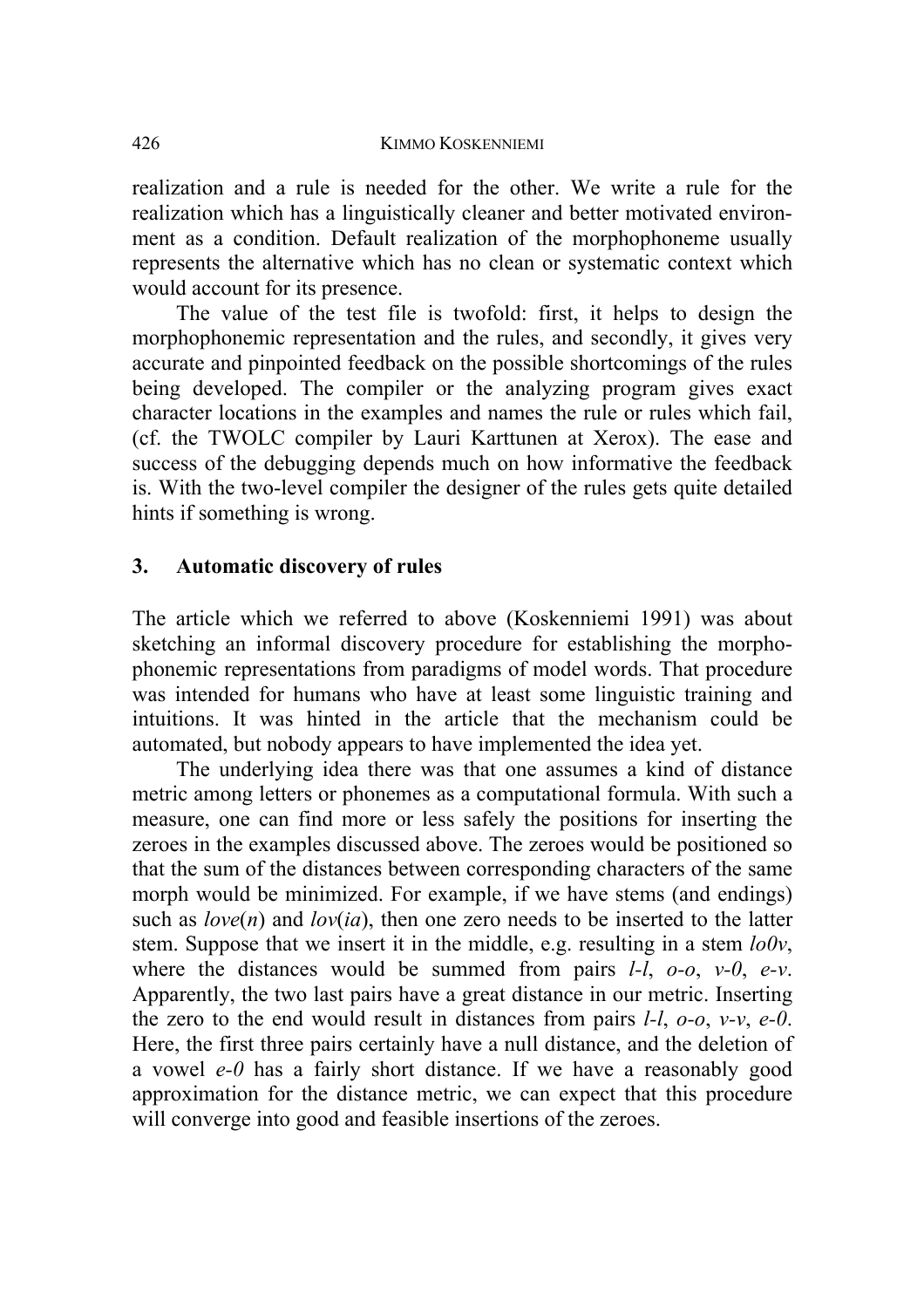Once the zeroes are in place, the morphophonemic representations become fixed, if we simply define each alternation pattern of letters to be a morphophoneme of its own, e.g. *i-e-0*, *t-d*, *t-0* etc. We can use the sequence of alternatives as the name of the morphophoneme. This step of naming and determining the morphophonemic representations is quite deterministic and it poses no computational problems. In this approach we do not minimize the number of morphophonemes. If there is an alternation among different characters, it results in a different morphophoneme—even if a trained linguist would prefer to see the same underlying sound on the morphophonemic level.

The discovery of the two-level rules can utilize the same metric as was used for the positioning of the zeroes. One needs, however a model for rule types which are considered discoverable. Alternations triggered by the immediately following (or preceding) character are easy to discover and describe with rules. One simply collects the immediately following (or preceding) characters for each possible surface character of a morphophoneme, e.g. one set for *e-e* and another set for *e-0*. One computes the within set distances of the context characters for each realization. Good candidates for rules are those context sets where the within set distances are small, i.e. there is a generalization of the contexts (e.g. as "vowel" or "voiced consonant").

Similarly, one can program other rule types which are possible or common in the languages of the world. For vowel harmony rules, one can define general patterns according to vowel qualities (such as rounded/ unrounded, front/back, height etc.). For harmonies, one is interested in sets of vowels in the whole word-form rather than only in immediately neighbouring characters.

An important observation here is that many of the complications of rule interactions appear to disappear as we let the procedure to establish a larger number of morphophonemes than what linguists typically postulate. The left arrow rule conflict with fully included contexts vanishes because the general case and the more restricted case deal with different morphophonemes. The need to use multiple contexts or the need to resolve right arrow rule conflicts typically arises in occurrences in different positions. It probably is a good policy in the procedure to establish separate morphophonemes even for similar alternation patterns if they occur in morphotactically different positions. Our morphophonemic representation is now not really a generalization based on linguist's intuitions but rather just an account of actual alternations.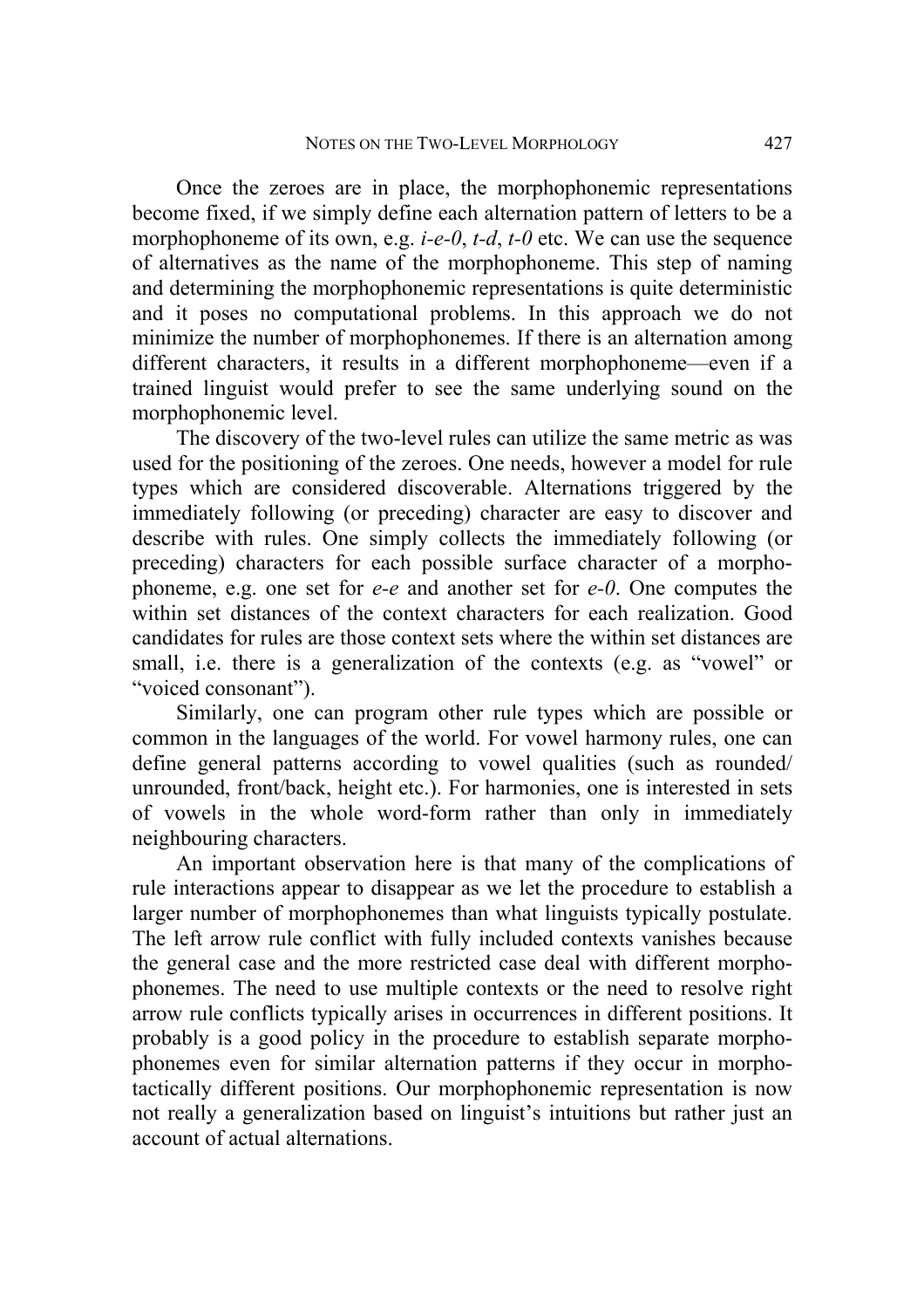#### 428 KIMMO KOSKENNIEMI

What makes the two-level framework here more interesting and promising than the traditional rewrite rules, is its smaller dimensionality. There are dramatically fewer representations to choose from because the insertion of zeroes already determines the rest of the process. Discovering the insertion itself only implies a small amount of enumerating. When the zeroes are in place, the establishing of morphophonemic representation is direct, and each rule can be discovered in isolation, and without interactions with other rules. This allows for repeating the process for several candidate positions of the zeroes, not only for the one which appeared to produce the minimal distances for the insertions. Thus, it is possible to search for a global optimum where both the positioning of the zeroes and the contexts of the two-level rules are taken into account with appropriate weights.

If one compares the above method with the discovery of cascaded rewrite rules, one notes the difference. With cascaded rules, one has to establish the underlying representation, the rules, and the sequencing of the rules, and these all affect each other. There is a distinct representation between each application of rules. If there are plenty of rules, the computation is likely to become difficult. (The discovery may be computationally heavy and/or sensitive to the input samples given to the procedure.)

# **4. Application to language learning**

Computer assisted language learning (CALL) could benefit from the special property of two-level grammars, namely from the independence of each rule from the other rules. Let us suppose that a student is prompted to produce a certain inflected word-form involving several distinct morphophonological rules. A student of Finnish might try to produce *parroista* ('from beards' where the nominative singular is *parta*) and end up in producing *parraista*. Using traditional programs, the student would probably only get a feedback which indicates that the answer was not correct. But, within the two-level framework, a program can compare the reply and the morphophonemic representation of the correct target form using the same method as the linguist uses when testing rule sets. In our example, the representations to be compared would be:

p a r r~t a~o i~j s t a~ä p a r r a i s t a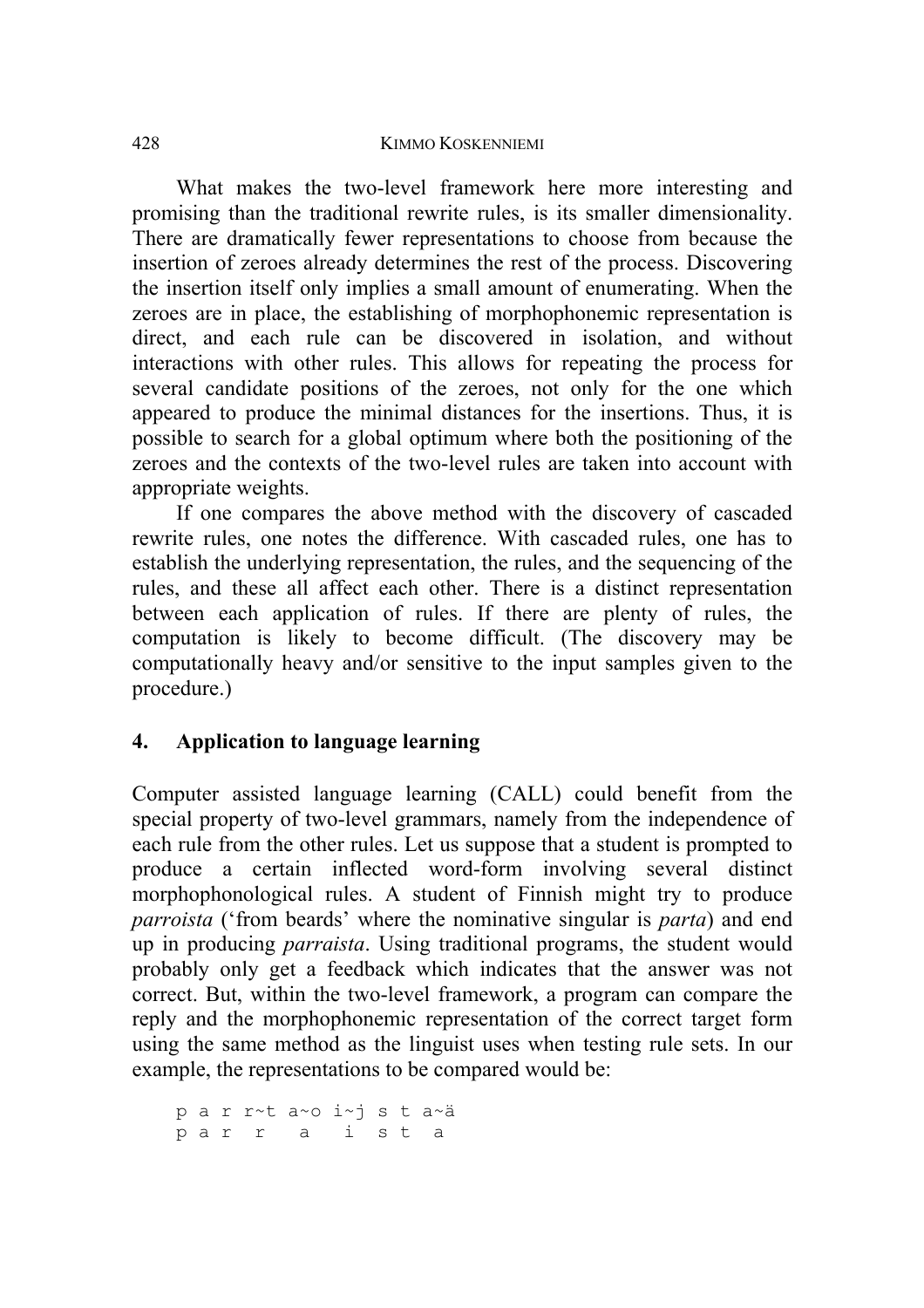The program could silently notice that the consonant gradation went fine, the vowel harmony was correct, the plural *i* was ok, but the stem final vowel alternation still needs training. Thus the feedback to the student could be mostly encouraging and the corrective actions would be directed to the essential areas.

One can claim that this kind of selective checking the correctness of alternations is simpler in the two-level framework than in the cascaded rewriting grammar. At least the mechanism needed is already known (similar to *pair-test* in Xerox TWOLC).

#### **5. Summary**

Currently, there are two common ways to describe and handle morphophonemic alternations in morphological analysis: the two-level model and the cascaded rewrite rule model. Both are actively used in current morphological parsers of commercial or academic origin. Probably a significant part of the present day spellers, inflecting synonym dictionaries and similar products make use of the two-level rules—if not the majority of those used in this part of the world. Some commercial parties, such as Xerox and ATT Research have opted for the rewrite rule model whereas some others use the two-level framework.

When the two-level model was first introduced, it was thought to suit for describing phonologically motivated, synchronic and at least partly natural phenomena rather than to accounting for more remote relations depending on long historical developments. Improvements in the two-level formalism have not changed this setup. Maybe one can still think that the two-level rules capture a part of the idea of phonological rules as some separable components of our linguistics competence.

A fully composed morphological analyzer as a finite-state transducer is independent of which of the two rule formalisms have been used. The two-level model can be efficiently interpreted even without this composition. The run-time code for that task is small enough to fit into a single sheet of paper.

Presently, the software supporting the rewrite model is quite proprietary even if it is available for purely academic applications, but also full scale two-level compilers have restrictions for their free use. It would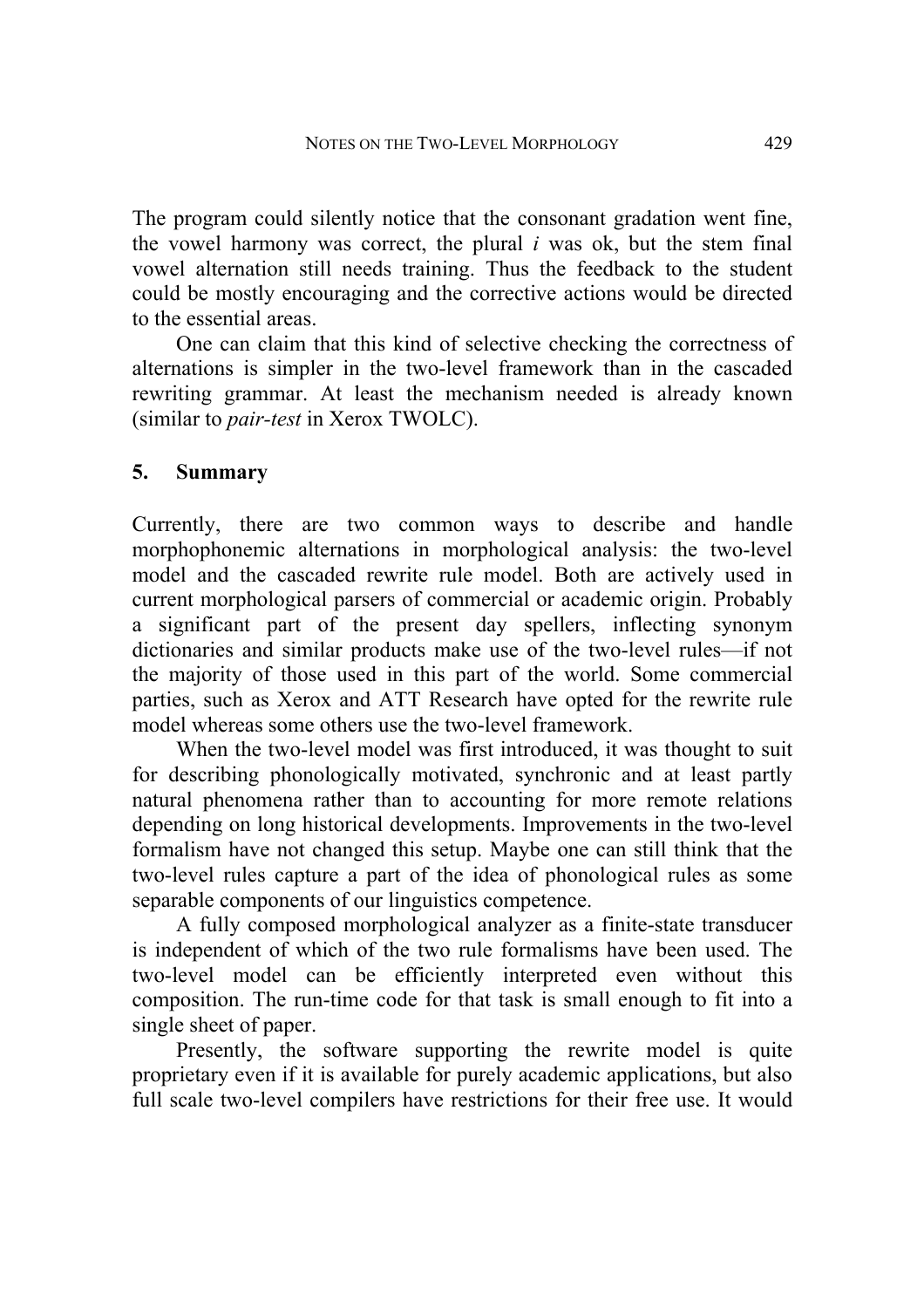be very desirable that truly free alternatives of both types would become available.

#### **References**

- Beesley, Kenneth R. & Lauri Karttunen (2003) *Finite State Morphology*. Stanford, CA: CSLI Publications, Stanford University.
- Black, Alan, Ritchie Graeme, Stephen G. Pulman& G. J. Russell (1987) Formalisms for morphographemic description. In *Proceedings of the 3rd Meeting of the European Chapter of the Association for Computational Linguistics*, (Copenhagen), pp.11– 18.
- Grimley-Evans, Edmund, George Anton Kiraz & Stephen G. Pulman (1996) Compiling a partition-based two-level formalism. In *COLING 1996: The 16th International Conference on Computational Linguistics*, Volume 1: 454–459.
- Kaplan, Ronald M. & Martin Kay (1994) Regular Models of Phonological Rule Systems. *Computational Linguistics* 20.3: 331–378.
- Karttunen, Lauri (1991). Finite-State Constraints. In *The Proceedings of the International Conference on Current Issues in Computational Linguistics. June 10-14, 1991*. Universiti Sains Malaysia, Penang, Malaysia.
- —— (1993) *Finite-State Lexicon Compiler*. Technical Report ISTL-NLTT-1993-04-02. Palo Alto, CA: Xerox PARC.
- Karttunen, Lauri & Kenneth R. Beesley. (2001) A short history of two-level morphology. A paper presented at *ESSLLI 2001*. URL:

http://www.helsinki.fi/esslli/evening/20years/twol-history.pdf

- Karttunen, Lauri, Ronald M. Kaplan & Annie Zaenen (1992) Two-Level Morphology with Composition. In *COLING 1992: The 15th International Conference on Computational Linguistics*, Volume 1, pp. 141–148.
- Karttunen, Lauri, Kimmo Koskenniemi & Ronald M. Kaplan (1987) A compiler for two-level phonological rules. In Mary Dalrymple, Ronald Kaplan, Lauri Karttunen, Kimmo Koskenniemi, Sami Shaio & Michael Wescoat (eds.) *Tools for Morphological Analysis*. Report CSLI-87-108. Stanford, CA: Center for the Study of Language and Information, Stanford University.
- Kiraz, Georg Anton (2001) *Computational Nonlinear Morphology with Emphasis on Semitic Languages*. Studies in Natural Language Processing. Cambridge: Cambridge University Press.
- Koskenniemi, Kimmo (1983) *Two-level Morphology: A computational model for wordform recognition and production*. Publications of the Department of General Linguistics, University of Helsinki 11. Helsinki: University of Helsinki.
- (1991) A discovery procedure for two-level phonology. In Laura Cignoni  $& Carol$ Peters (eds.) *Computational Lexicology and Lexicography. A Special Issue Dedicated to Bernard Quemada*, Volume 1, pp. 451–465. Linguistica computatzionale VI. Pisa: Giardini Editori e stampatori.